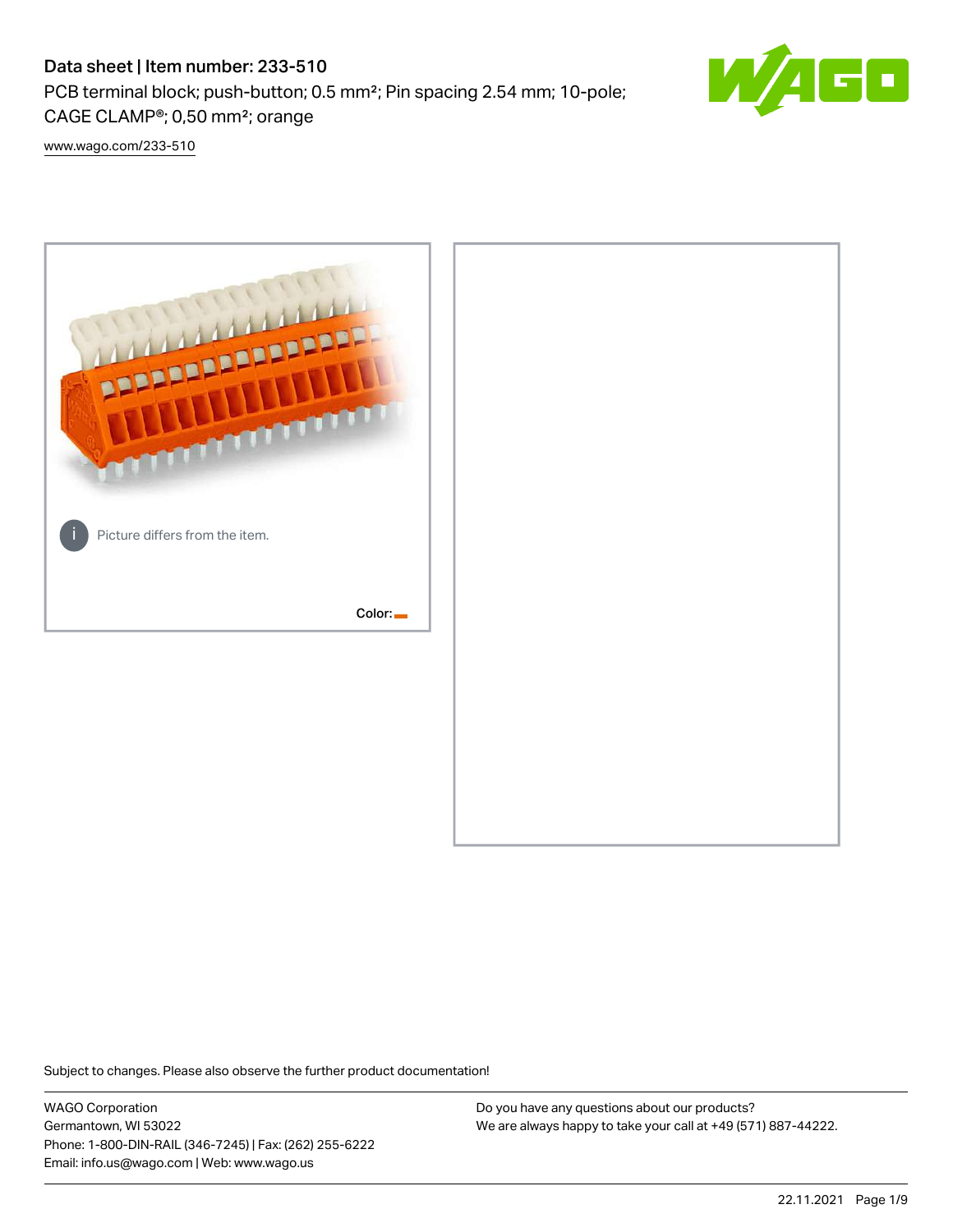

Dimensions in mm

 $L =$  (pole no. x pin spacing) + 2.3 mm

### Item description

- $\blacksquare$  Compact PCB terminal strips with CAGE CLAMP<sup>®</sup> connection and screwdriver actuation parallel or perpendicular to conductor entry
- П Double solder pins for high mechanical
- $\blacksquare$ Custom color combinations

Subject to changes. Please also observe the further product documentation!

WAGO Corporation Germantown, WI 53022 Phone: 1-800-DIN-RAIL (346-7245) | Fax: (262) 255-6222 Email: info.us@wago.com | Web: www.wago.us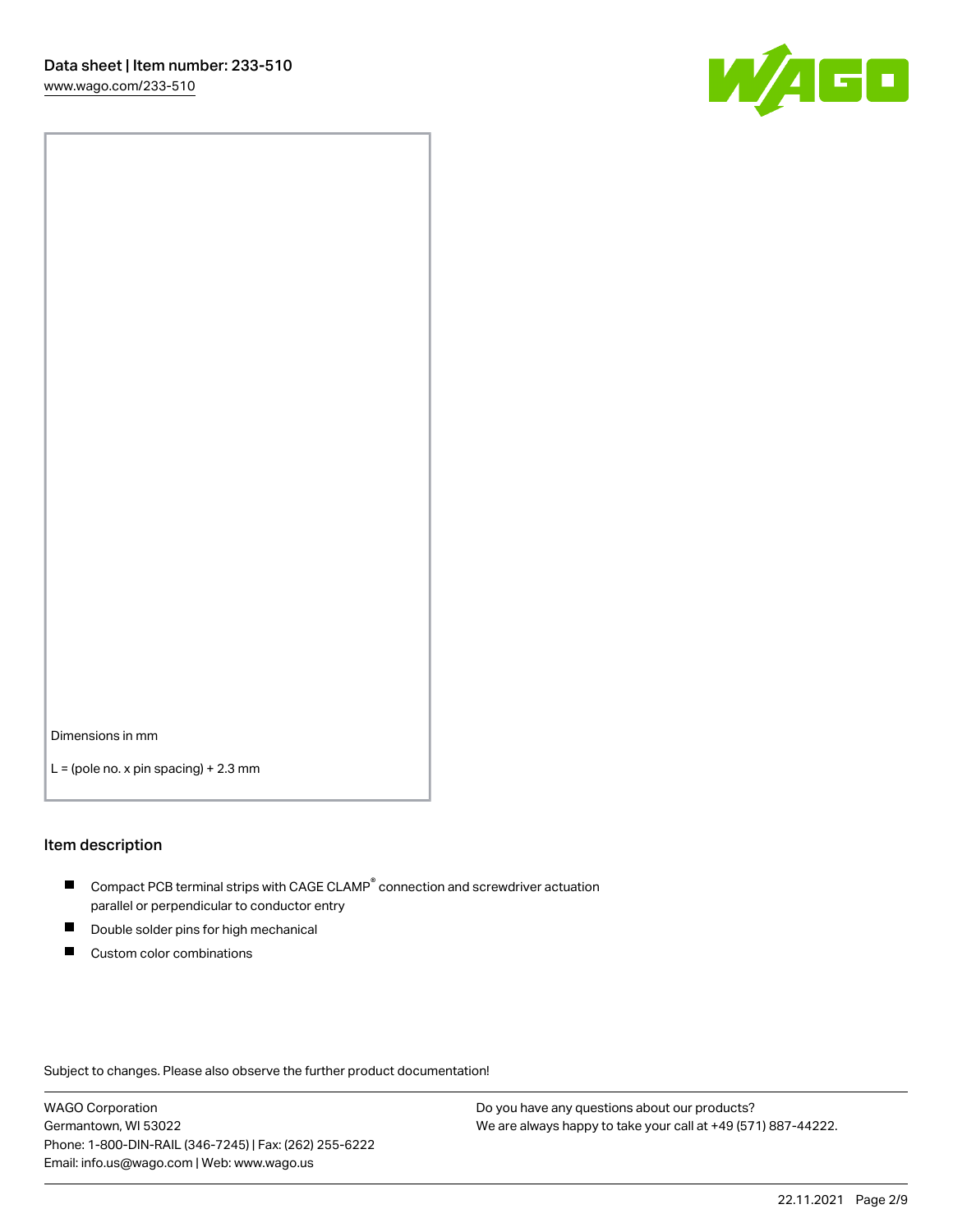

### Data Notes

| Variants: | Other pole numbers                                               |
|-----------|------------------------------------------------------------------|
|           | Other colors                                                     |
|           | Mixed-color PCB connector strips                                 |
|           | Direct marking                                                   |
|           | Other versions (or variants) can be requested from WAGO Sales or |
|           | configured at https://configurator.wago.com/                     |

## Electrical data

### IEC Approvals

| Ratings per                 | IEC/EN 60664-1                                                        |
|-----------------------------|-----------------------------------------------------------------------|
| Rated voltage (III / 3)     | 63 V                                                                  |
| Rated surge voltage (III/3) | $2.5$ kV                                                              |
| Rated voltage (III/2)       | 160 V                                                                 |
| Rated surge voltage (III/2) | $2.5$ kV                                                              |
| Nominal voltage (II/2)      | 320 V                                                                 |
| Rated surge voltage (II/2)  | $2.5$ kV                                                              |
| Rated current               | 6 A                                                                   |
| Legend (ratings)            | $(III / 2)$ $\triangle$ Overvoltage category III / Pollution degree 2 |

# UL Approvals

| Approvals per                  | <b>UL 1059</b> |
|--------------------------------|----------------|
| Rated voltage UL (Use Group B) | 150V           |
| Rated current UL (Use Group B) |                |

### CSA Approvals

| Approvals per                   | CSA   |
|---------------------------------|-------|
| Rated voltage CSA (Use Group B) | 150 V |
| Rated current CSA (Use Group B) |       |

### Connection data

| Total number of connection points |  |
|-----------------------------------|--|
| Total number of potentials        |  |
| Number of connection types        |  |

Subject to changes. Please also observe the further product documentation!

| <b>WAGO Corporation</b>                                | Do you have any questions about our products?                 |
|--------------------------------------------------------|---------------------------------------------------------------|
| Germantown, WI 53022                                   | We are always happy to take your call at +49 (571) 887-44222. |
| Phone: 1-800-DIN-RAIL (346-7245)   Fax: (262) 255-6222 |                                                               |
| Email: info.us@wago.com   Web: www.wago.us             |                                                               |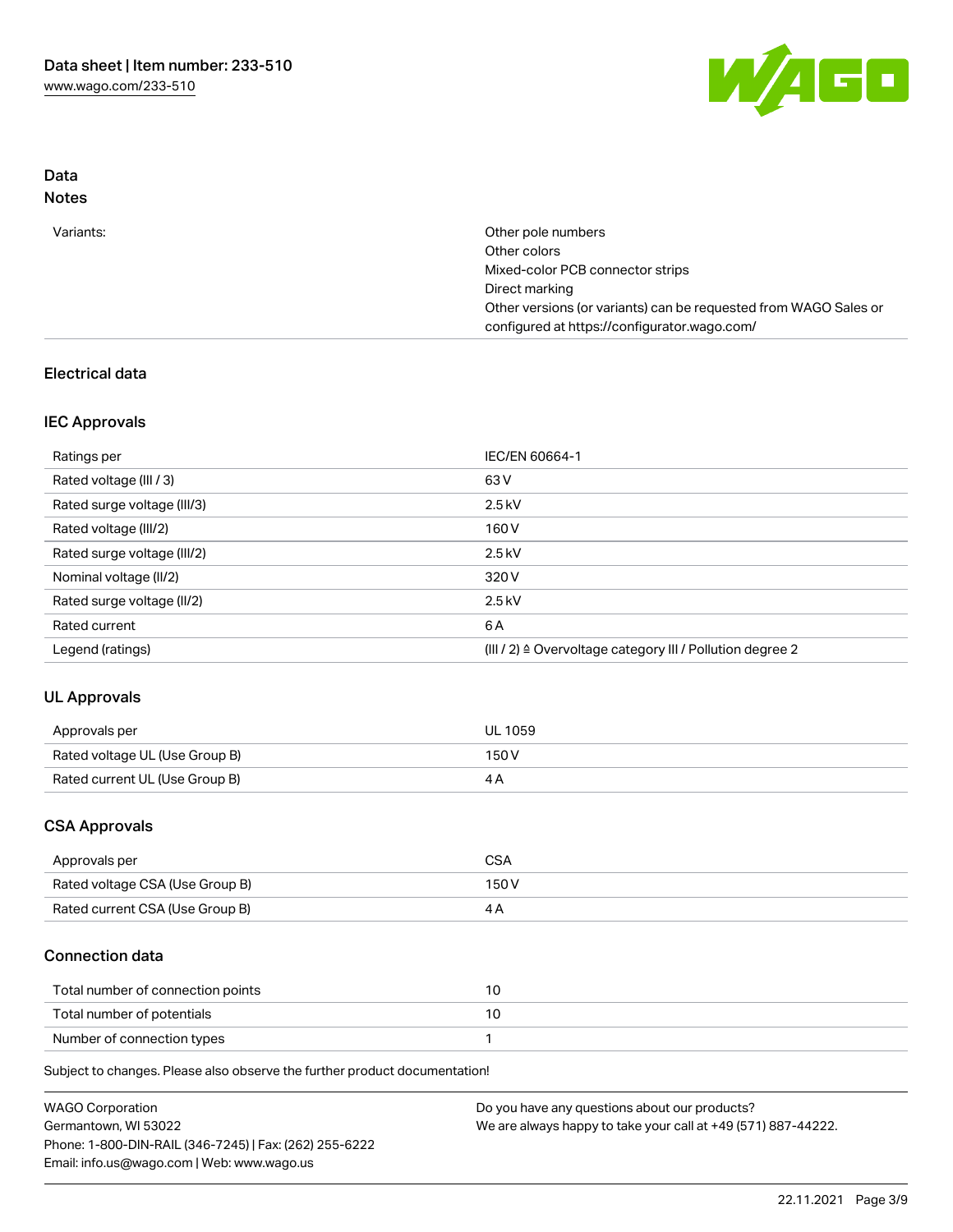[www.wago.com/233-510](http://www.wago.com/233-510)



Number of levels 1

### Connection 1

| Connection technology                             | CAGE CLAMP                                                                                                                                                                          |
|---------------------------------------------------|-------------------------------------------------------------------------------------------------------------------------------------------------------------------------------------|
| <b>Actuation type</b>                             | Push-button                                                                                                                                                                         |
| Solid conductor                                   | $0.080.5$ mm <sup>2</sup> / 28  20 AWG                                                                                                                                              |
| Fine-stranded conductor                           | $0.080.5$ mm <sup>2</sup> / 28  20 AWG                                                                                                                                              |
| Fine-stranded conductor; with insulated ferrule   | $0.25 \text{ mm}^2$                                                                                                                                                                 |
| Fine-stranded conductor: with uninsulated ferrule | $0.25 \text{ mm}^2$                                                                                                                                                                 |
| Note (conductor cross-section)                    | Terminating 0.75 mm <sup>2</sup> /18 AWG conductors is possible; however<br>insulation diameter allows only every other clamping unit to be<br>terminated with this conductor size. |
| Strip length                                      | $56$ mm $/ 0.20.24$ inch                                                                                                                                                            |
| Conductor connection direction to PCB             | 30 <sup>°</sup>                                                                                                                                                                     |
| Number of poles                                   | 10                                                                                                                                                                                  |

# Physical data

| Pin spacing                          | $2.54 \, \text{mm}$ / 0.1 inch |
|--------------------------------------|--------------------------------|
| Width                                | 27.7 mm / 1.091 inch           |
| Height                               | 19.5 mm / 0.768 inch           |
| Height from the surface              | 15.5 mm / 0.61 inch            |
| Depth                                | 13.9 mm / 0.547 inch           |
| Solder pin length                    | 4 mm                           |
| Solder pin dimensions                | $0.5 \times 0.75$ mm           |
| Drilled hole diameter with tolerance | 1 1 $(+0.1)$ mm                |

## PCB contact

| PCB Contact                         | тнт                                      |
|-------------------------------------|------------------------------------------|
| Solder pin arrangement              | over the entire terminal strip (in-line) |
| Number of solder pins per potential |                                          |

### Material data

| Color               | orange           |
|---------------------|------------------|
| Material group      |                  |
| Insulation material |                  |
|                     | Polyamide (PA66) |

Subject to changes. Please also observe the further product documentation!

| <b>WAGO Corporation</b>                                | Do you have any questions about our products?                 |
|--------------------------------------------------------|---------------------------------------------------------------|
| Germantown, WI 53022                                   | We are always happy to take your call at +49 (571) 887-44222. |
| Phone: 1-800-DIN-RAIL (346-7245)   Fax: (262) 255-6222 |                                                               |
| Email: info.us@wago.com   Web: www.wago.us             |                                                               |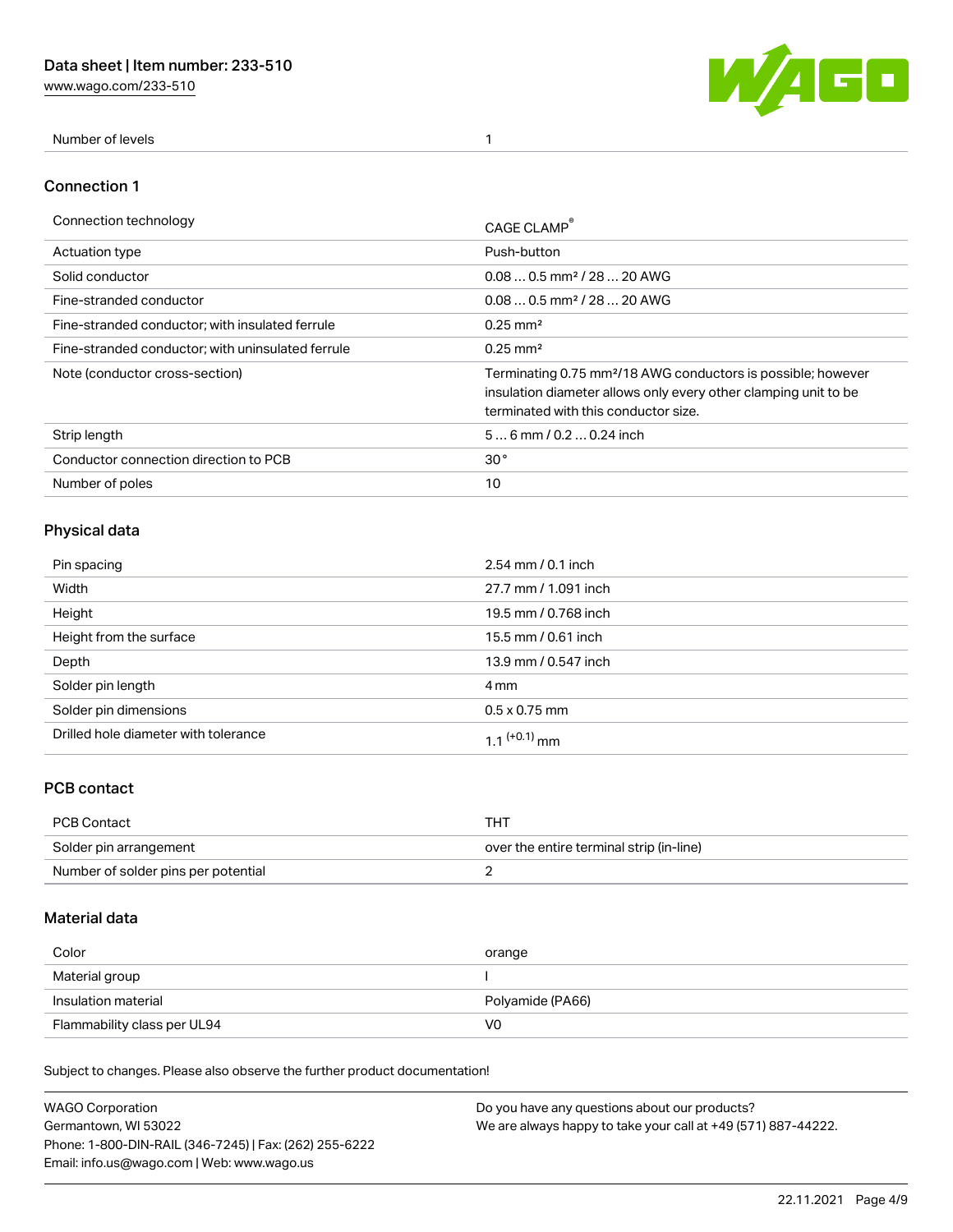[www.wago.com/233-510](http://www.wago.com/233-510)



| Clamping spring material | Chrome nickel spring steel (CrNi)       |
|--------------------------|-----------------------------------------|
| Contact material         | Electrolytic copper ( $E_{\text{Cl}}$ ) |
| Contact plating          | tin-plated                              |
| Fire load                | 0.074 MJ                                |
| Weight                   | 4.1 g                                   |

### Environmental requirements

| Limit temperature range | $-60+105 °C$ |
|-------------------------|--------------|
|-------------------------|--------------|

### Commercial data

| <b>Product Group</b>  | 4 (Printed Circuit) |
|-----------------------|---------------------|
| PU (SPU)              | 180 (45) Stück      |
| Packaging type        | box                 |
| Country of origin     | CН                  |
| <b>GTIN</b>           | 4045454050429       |
| Customs tariff number | 8536904000          |

### Approvals / Certificates

#### Country specific Approvals

| Logo       | Approval                                                                   | <b>Additional Approval Text</b> | Certificate<br>name   |
|------------|----------------------------------------------------------------------------|---------------------------------|-----------------------|
|            | <b>CCA</b><br>DEKRA Certification B.V.                                     | EN 60998                        | <b>NTR NL</b><br>6946 |
| EMA<br>EUR | <b>CCA</b><br>DEKRA Certification B.V.                                     | EN 60998                        | 2153951.01            |
|            | <b>CCA</b><br>DEKRA Certification B.V.                                     | EN 60947-7-4                    | <b>NTRNL</b><br>7786  |
|            | <b>CSA</b><br>DEKRA Certification B.V.                                     | C22.2                           | 1465035               |
|            | <b>KEMA/KEUR</b><br>DEKRA Certification B.V.                               | EN 60947-7-4                    | 71-111040             |
|            | Subject to changes. Please also observe the further product documentation! |                                 |                       |

WAGO Corporation Germantown, WI 53022 Phone: 1-800-DIN-RAIL (346-7245) | Fax: (262) 255-6222 Email: info.us@wago.com | Web: www.wago.us

Do you have any questions about our products? We are always happy to take your call at +49 (571) 887-44222.

certificate in the contraction of the contraction of the contraction of the contraction of the contraction of the contraction of the contraction of the contraction of the contraction of the contraction of the contraction o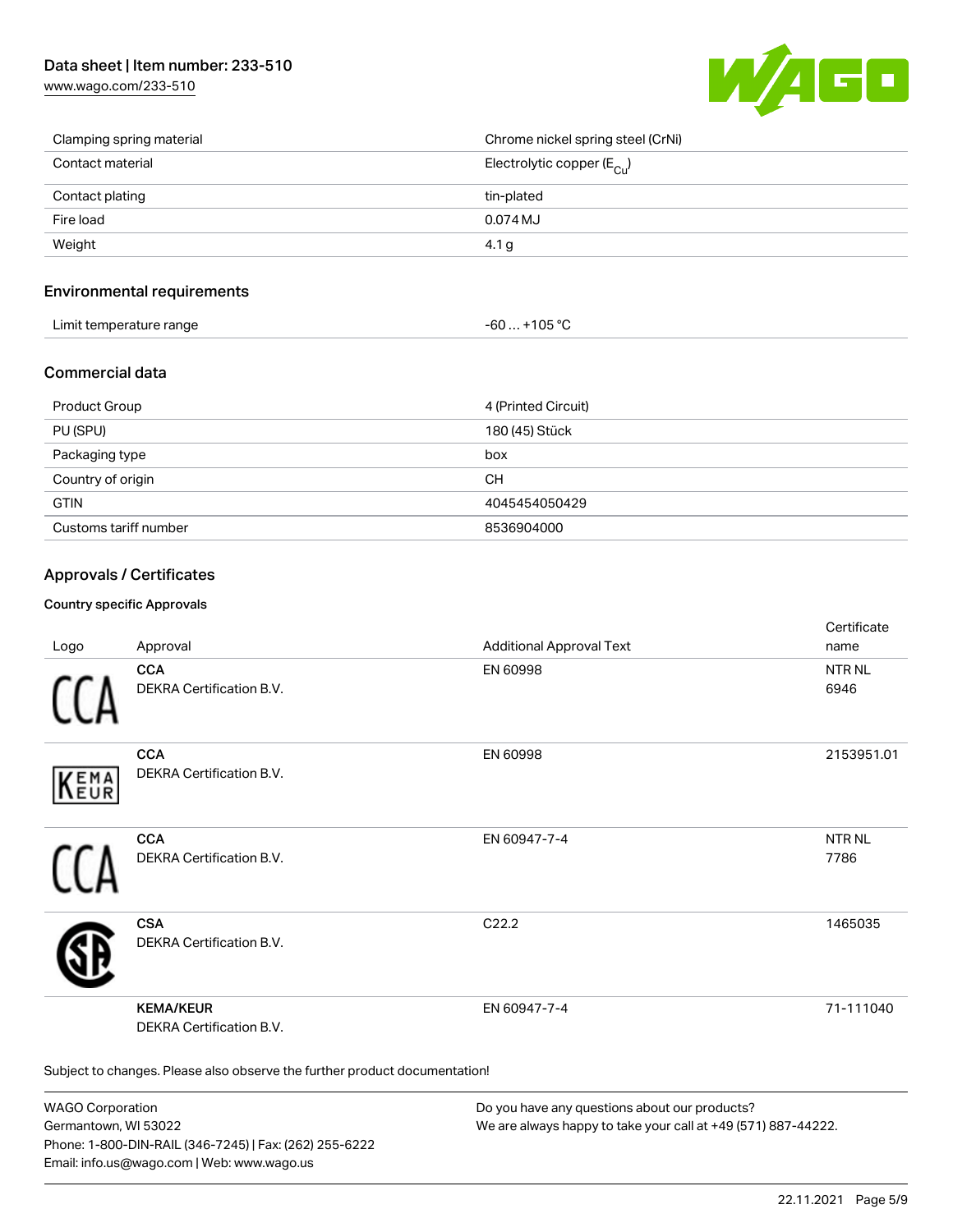



#### Ship Approvals

| Logo                | Approval                                                | <b>Additional Approval Text</b> | Certificate<br>name                |
|---------------------|---------------------------------------------------------|---------------------------------|------------------------------------|
| ABS.                | <b>ABS</b><br>American Bureau of Shipping               | -                               | $19 -$<br>HG1869876-<br><b>PDA</b> |
| <b>BUREAU</b>       | BV<br>Bureau Veritas S.A.                               | <b>IEC 60998</b>                | 11915/D0<br><b>BV</b>              |
|                     | <b>DNV GL</b><br>Det Norske Veritas, Germanischer Lloyd | -                               | TAE000016Z                         |
| <b>UL-Approvals</b> |                                                         |                                 | Certificate                        |

| Logo | Approval                            | Additional Approval Text | name   |
|------|-------------------------------------|--------------------------|--------|
| L    | ul<br>UL International Germany GmbH | <b>UL 1059</b>           | E45172 |

### Optional accessories

Germantown, WI 53022

Phone: 1-800-DIN-RAIL (346-7245) | Fax: (262) 255-6222

Email: info.us@wago.com | Web: www.wago.us

| <b>Tools</b>                                                             |                                                                                                    |                      |
|--------------------------------------------------------------------------|----------------------------------------------------------------------------------------------------|----------------------|
| Operating tool                                                           |                                                                                                    |                      |
|                                                                          | Item no.: 210-648                                                                                  |                      |
|                                                                          | Operating tool; Blade: 2.5 x 0.4 mm; with a partially insulated shaft; angled; short               | www.wago.com/210-648 |
|                                                                          | Item no.: 210-719                                                                                  |                      |
|                                                                          | Operating tool; Blade: 2.5 x 0.4 mm; with a partially insulated shaft                              | www.wago.com/210-719 |
| <b>Ferrules</b>                                                          |                                                                                                    |                      |
| Ferrule                                                                  |                                                                                                    |                      |
|                                                                          | Item no.: 216-131                                                                                  |                      |
|                                                                          | Ferrule; Sleeve for 0.25 mm <sup>2</sup> / AWG 24; uninsulated; electro-tin plated; silver-colored | www.wago.com/216-131 |
|                                                                          | Item no.: 216-151                                                                                  |                      |
|                                                                          | Ferrule; Sleeve for 0.25 mm <sup>2</sup> / AWG 24; uninsulated; electro-tin plated                 | www.wago.com/216-151 |
|                                                                          | Item no.: 216-301                                                                                  |                      |
|                                                                          | Subject to changes. Please also observe the further product documentation!                         |                      |
| <b>WAGO Corporation</b><br>Do you have any questions about our products? |                                                                                                    |                      |

We are always happy to take your call at +49 (571) 887-44222.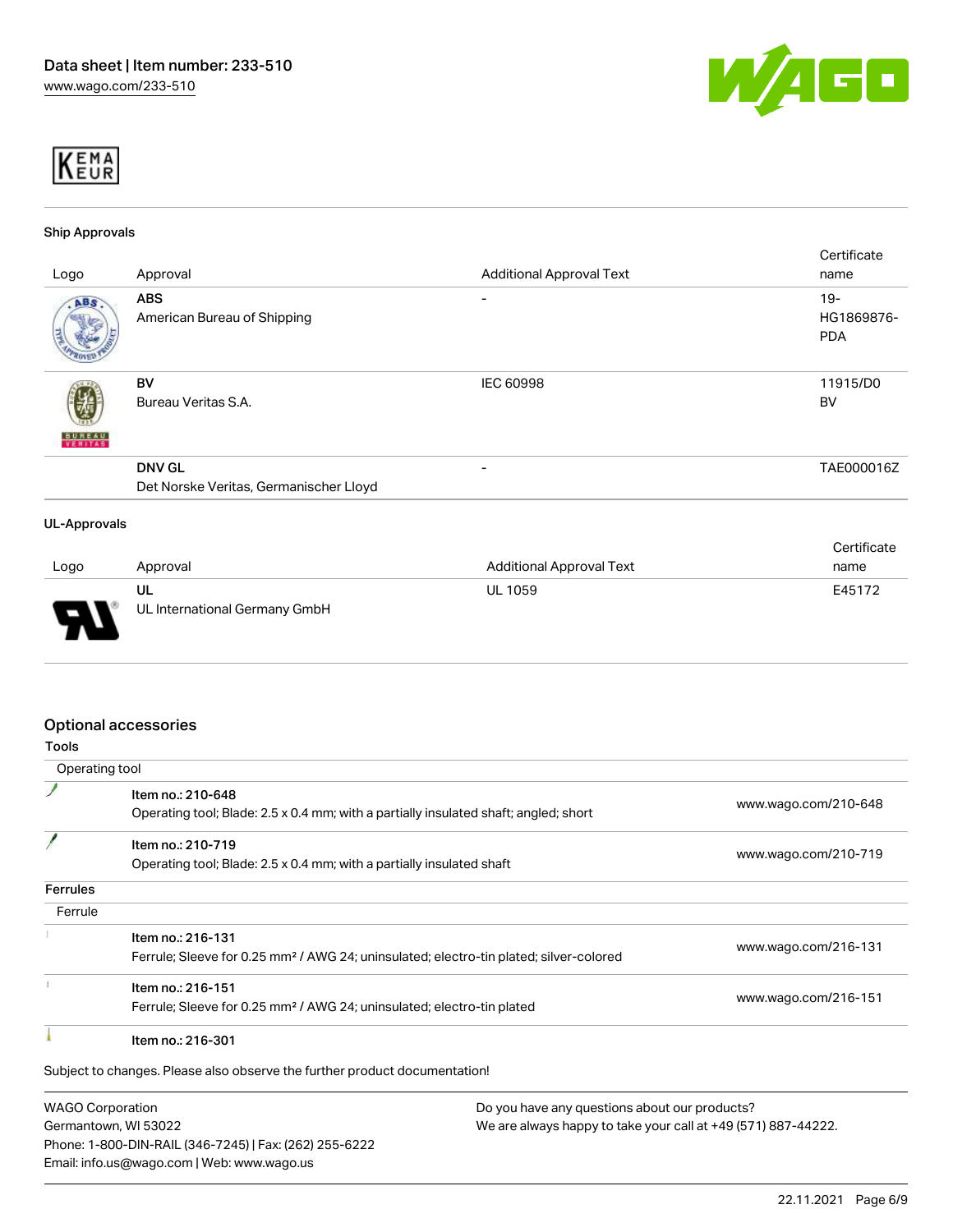

Ferrule; Sleeve for 0.25 mm² / AWG 24; insulated; electro-tin plated; yellow [www.wago.com/216-301](http://www.wago.com/216-301)

| Item no.: 216-321                                                                                                                                                 | www.wago.com/216-321             |
|-------------------------------------------------------------------------------------------------------------------------------------------------------------------|----------------------------------|
| Ferrule; Sleeve for 0.25 mm <sup>2</sup> / AWG 24; insulated; electro-tin plated; yellow                                                                          |                                  |
| Marking accessories                                                                                                                                               |                                  |
| Marking strip                                                                                                                                                     |                                  |
| Item no.: 210-331/250-207                                                                                                                                         |                                  |
| Marking strips; as a DIN A4 sheet; MARKED; 1-48 (100x); Height of marker strip: 2.3 mm/0.091 in; Strip<br>length 182 mm; Horizontal marking; Self-adhesive; white | www.wago.com/210-331<br>/250-207 |
| Item no.: 210-331/250-202                                                                                                                                         |                                  |
| Marking strips; as a DIN A4 sheet; MARKED; 1-16 (400x); Height of marker strip: 2.3 mm/0.091 in; Strip<br>length 182 mm; Horizontal marking; Self-adhesive; white | www.wago.com/210-331<br>/250-202 |
| Item no.: 210-331/254-204                                                                                                                                         |                                  |
| Marking strips; as a DIN A4 sheet; MARKED; 17-32 (400x); Height of marker strip: 2.3 mm/0.091 in; Strip                                                           | www.wago.com/210-331<br>/254-204 |
| length 182 mm; Horizontal marking; Self-adhesive; white                                                                                                           |                                  |
| Item no.: 210-331/250-204                                                                                                                                         |                                  |
| Marking strips; as a DIN A4 sheet; MARKED; 17-32 (400x); Height of marker strip: 2.3 mm/0.091 in; Strip                                                           | www.wago.com/210-331             |
| length 182 mm; Horizontal marking; Self-adhesive; white                                                                                                           | /250-204                         |
| Item no.: 210-331/254-206                                                                                                                                         |                                  |
| Marking strips; as a DIN A4 sheet; MARKED; 33-48 (400x); Height of marker strip: 2.3 mm/0.091 in; Strip                                                           | www.wago.com/210-331             |
| length 182 mm; Horizontal marking; Self-adhesive; white                                                                                                           | /254-206                         |
| Item no.: 210-331/250-206                                                                                                                                         |                                  |
| Marking strips; as a DIN A4 sheet; MARKED; 33-48 (400x); Height of marker strip: 2.3 mm/0.091 in; Strip                                                           | www.wago.com/210-331             |
| length 182 mm; Horizontal marking; Self-adhesive; white                                                                                                           | /250-206                         |
| Item no.: 210-331/254-202                                                                                                                                         |                                  |
| Marking strips; as a DIN A4 sheet; MARKED; 1-16 (400x); Height of marker strip: 2.3 mm/0.091 in; Strip                                                            | www.wago.com/210-331             |
| length 182 mm; Horizontal marking; Self-adhesive; white                                                                                                           | /254-202                         |
| Item no.: 210-331/254-207                                                                                                                                         |                                  |
| Marking strips; as a DIN A4 sheet; MARKED; 1-48 (100x); Height of marker strip: 2.3 mm/0.091 in; Strip                                                            | www.wago.com/210-331             |
| length 182 mm; Horizontal marking; Self-adhesive; white                                                                                                           | /254-207                         |

# **Downloads** Documentation

#### Additional Information

| Technical explanations | 2019 Apr 3 | pdf<br>2.0 MB   | Download |
|------------------------|------------|-----------------|----------|
|                        |            | pdf<br>125.0 kB | Download |

Subject to changes. Please also observe the further product documentation!

WAGO Corporation Germantown, WI 53022 Phone: 1-800-DIN-RAIL (346-7245) | Fax: (262) 255-6222 Email: info.us@wago.com | Web: www.wago.us Do you have any questions about our products? We are always happy to take your call at +49 (571) 887-44222.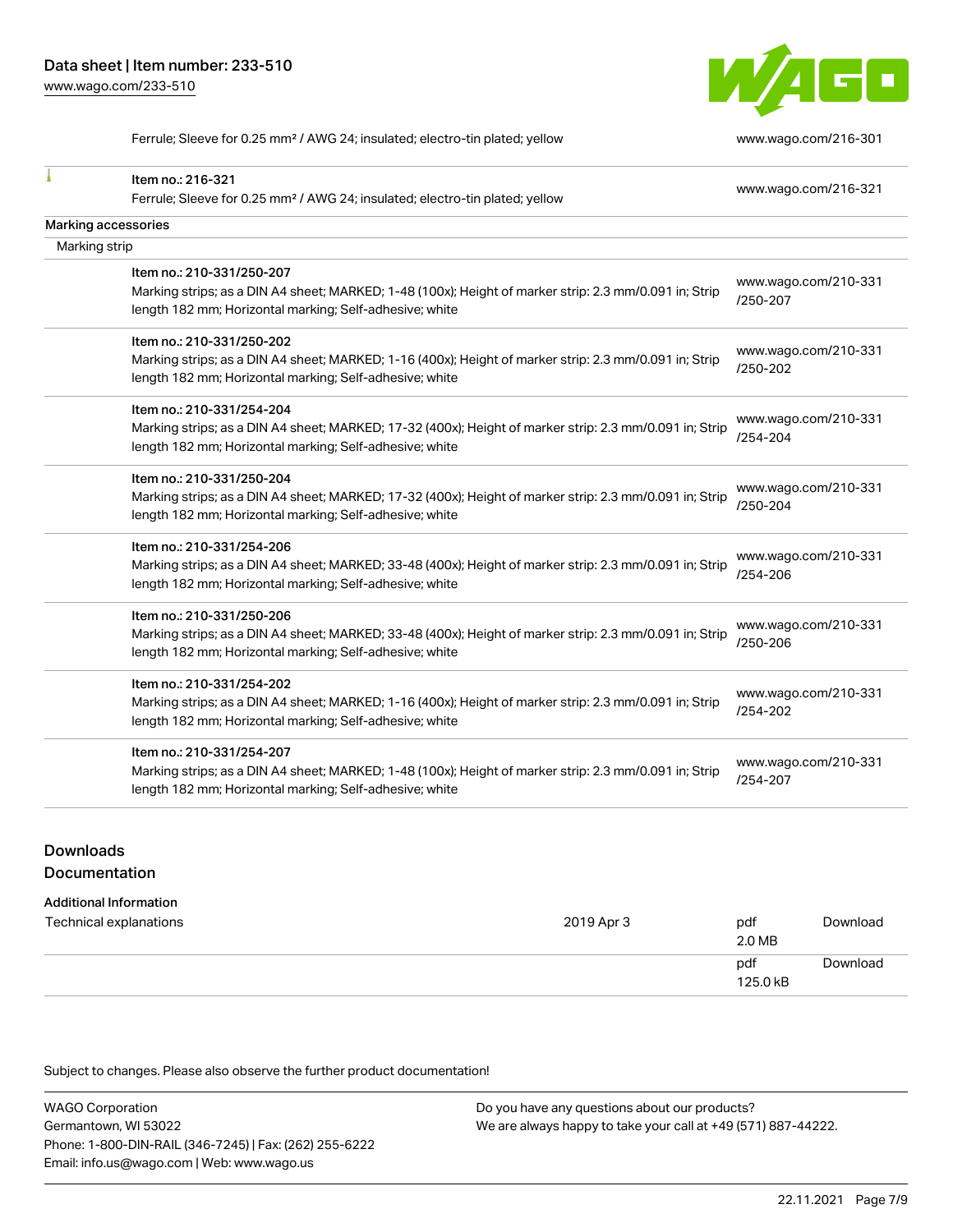[www.wago.com/233-510](http://www.wago.com/233-510)

## CAD files

### CAE data

| EPLAN Data Portal 233-510                                                                                                                                              | URL        | Download |
|------------------------------------------------------------------------------------------------------------------------------------------------------------------------|------------|----------|
| ZUKEN Portal 233-510                                                                                                                                                   | <b>URL</b> | Download |
| <b>PCB Design</b>                                                                                                                                                      |            |          |
| Symbol and Footprint 233-510                                                                                                                                           | <b>URL</b> | Download |
| CAx data for your PCB design, consisting of "schematic symbols and PCB footprints",<br>allow easy integration of the WAGO component into your development environment. |            |          |
| Supported formats:                                                                                                                                                     |            |          |
| ш<br>Accel EDA 14 & 15                                                                                                                                                 |            |          |
| ш<br>Altium 6 to current version                                                                                                                                       |            |          |
| Cadence Allegro<br>ш                                                                                                                                                   |            |          |
| DesignSpark<br>ш                                                                                                                                                       |            |          |
| Eagle Libraries                                                                                                                                                        |            |          |
| KiCad                                                                                                                                                                  |            |          |
| Mentor Graphics BoardStation                                                                                                                                           |            |          |
| Ш<br>Mentor Graphics Design Architect                                                                                                                                  |            |          |
| Mentor Graphics Design Expedition 99 and 2000                                                                                                                          |            |          |
| OrCAD 9.X PCB and Capture                                                                                                                                              |            |          |
| PADS PowerPCB 3, 3.5, 4.X, and 5.X<br>L                                                                                                                                |            |          |
| п<br>PADS PowerPCB and PowerLogic 3.0                                                                                                                                  |            |          |
| PCAD 2000, 2001, 2002, 2004, and 2006                                                                                                                                  |            |          |
| Pulsonix 8.5 or newer                                                                                                                                                  |            |          |
| ш<br><b>STL</b>                                                                                                                                                        |            |          |
| 3D STEP                                                                                                                                                                |            |          |
| <b>TARGET 3001!</b>                                                                                                                                                    |            |          |
| Ш<br>View Logic ViewDraw                                                                                                                                               |            |          |
| Quadcept                                                                                                                                                               |            |          |
| Zuken CadStar 3 and 4                                                                                                                                                  |            |          |
| Zuken CR-5000 and CR-8000                                                                                                                                              |            |          |
| PCB Component Libraries (EDA), PCB CAD Library Ultra Librarian                                                                                                         |            |          |
| CAD data                                                                                                                                                               |            |          |

2D/3D Models 233-510

Subject to changes. Please also observe the further product documentation!

WAGO Corporation Germantown, WI 53022 Phone: 1-800-DIN-RAIL (346-7245) | Fax: (262) 255-6222 Email: info.us@wago.com | Web: www.wago.us